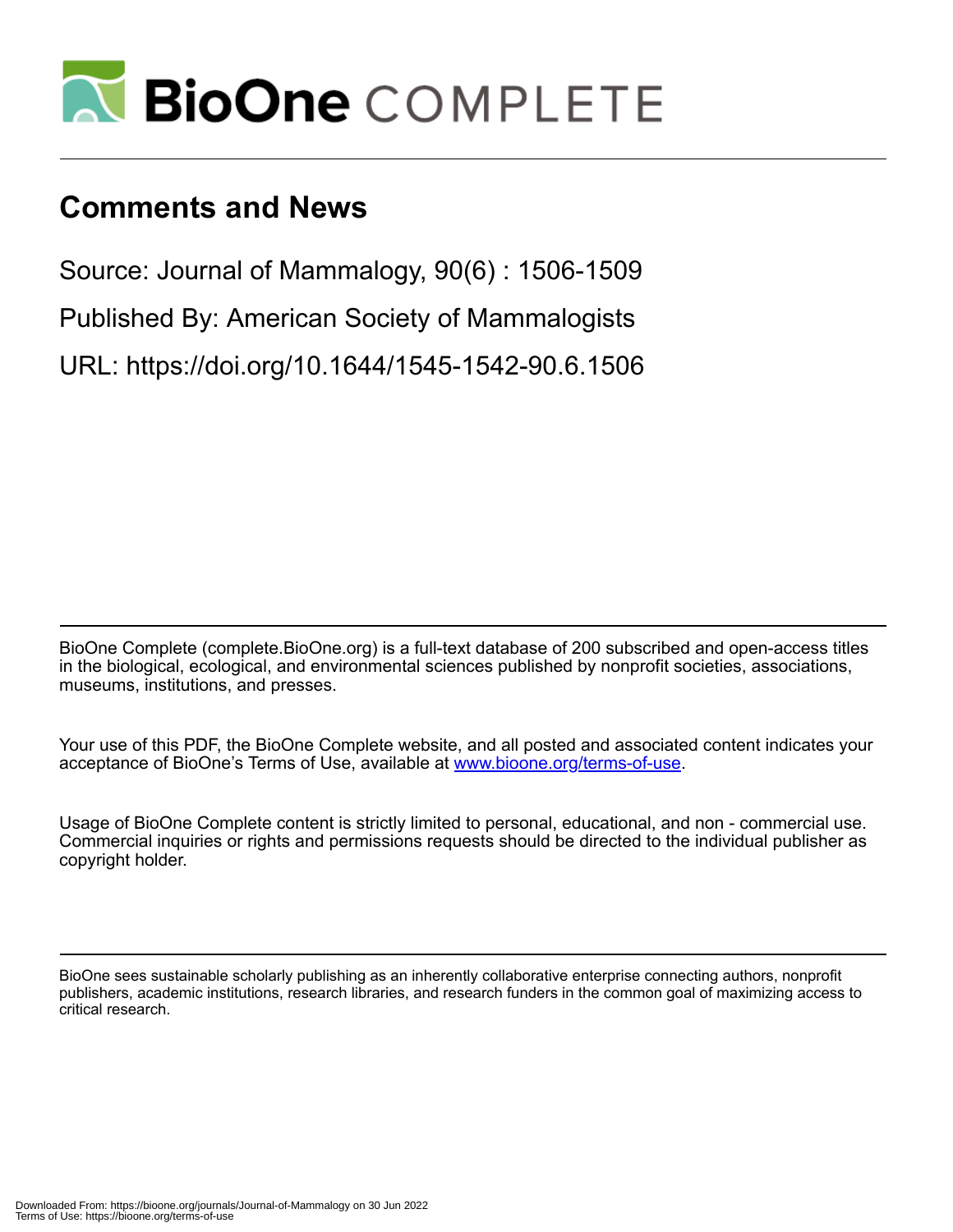## COMMENTS AND NEWS

## SECOND CALL FOR PAPERS 2010 ANNUAL MEETING ASM

The Host Committee for the  $90<sup>th</sup>$  Annual Meeting of the American Society of Mammalogists announces the 2<sup>nd</sup> call for oral and poster presentations; the meeting will be held at the University of Wyoming in Laramie, WY on 11-15 June 2010. The final meeting announcement will be sent to members of the Society early in 2010. Those members of the Society and others located outside North America that are interested in attending the meeting should consider this announcement as official notification of the meeting. Please contact the Local Committee to receive information on registering and submitting abstracts: Liz Flaherty and Merav Ben-David, Department of Zoology and Physiology, 1000 E. University Ave., Dept 3166, Laramie, WY 82071; +1 307-766-4907; FAX – 5625; lizf@uwyo.edu, bendavid@uwyo.edu.

A detailed announcement containing information on the meeting will be published in February in Volume 91, Number 1 of the Journal of Mammalogy. Conference and registration information will be posted on the ''Meetings'' link on the ASM web page (www.mammalsociety.org or www.mammalogy. org).

#### NOMINATIONS FOR THE C. HART MERRIAM AWARD

In 1974, the American Society of Mammalogists established the C. Hart Merriam Award to honor outstanding contributions to mammalogy through research, teaching, and service. In 1996, the Board of Directors amended these criteria so that the award is now given in recognition of outstanding research in mammalogy. Nominees should be established scientists who are actively engaged in research and who have made significant contributions to the science of mammalogy over a period of at least 10 years. The recipient is invited to address the Society in a plenary session at its annual meeting, as well as to prepare a manuscript for publication in the Journal of Mammalogy that is based on this presentation.

Nominations for the Merriam Award will be considered without regard to national citizenship and activity in the Society. Previous awardees have been J. N. Layne, J. K. Jones, Jr., J. S. Findley, T. A. Vaughan, R. J. Baker, J. F. Eisenberg, J. L. Patton, M. H. Smith, W. Z. Lidicker, Jr., H. H. Genoways, J. R. Choate, J. H. Brown, T. Clutton-Brock, G. G. Musser, C. J. Krebs, G. R. Michener, M. B. Fenton, K. Ralls, K. B. Armitage, T. H. Kunz, C. J. Phillips, M. A. Mares, T. H. Fleming, G. O. Batzli, R. T. Bowyer, O. J. Reichman, K. E. Holekamp, D. W. Macdonald, R. S. Hoffmann, C. R. Dickman, and R. S. Ostfeld.

To facilitate the nomination and review process, the Merriam Award Committee has adopted the following schedule. Persons interested in nominating someone for the Merriam Award should send a single letter of nomination and a copy of the nominee's CV via email to E. A. Lacey (ealacey@berkeley.edu) by 1 February 2010. Based on these materials, the Committee will select candidates for more extensive consideration. Nominators for the finalists will be asked to arrange to have up to 5 additional letters of support sent via email to (ealacey@berkeley.edu) by 15 March 2010. The recipient of the award will be announced at the banquet at the annual meeting.

#### NOMINATIONS FOR THE H. H. T. JACKSON AWARD

The H. H. T. Jackson Award was established in 1977 for the purpose of providing recognition to individuals who have rendered long and outstanding service to the American Society of Mammalogists. Previous awardees are William B. Davis, William H. Burt, Bryan P. Glass, J. Knox Jones, Jr., Oliver Pearson, Sydney Anderson, Murray Johnson, Donald F. Hoffmeister, Karl F. Koopman, Marie A. Lawrence, John O. Whitaker, Jr., B. J. Verts, J. Mary Taylor, Robert J. Baker, James A. Lackey, Don E. Wilson, Clyde Jones, Gordon L. Kirkland, Jr., Elmer C. Birney, Richard W. Thorington, Jr., Suzanne B. McLaren, H. Duane and Dahnelle B. Smith, Hugh H. Genoways, Alfred L. Gardner, David M. Leslie, Jr., Barbara H. Blake, Michael A. Mares, and Glennis A. Kaufman.

Nominations and letters of support should contain specific information on the nominee's service to the ASM. A complete nomination package includes: 1) a nomination letter; 2) a recent version of the nominee's curriculum vitae; and 3) no more than 5 letters of support. All of these materials should be incorporated by the nominator into a single PDF document and transmitted via e-mail to ensure receipt be Guy N. Cameron (E-mail: g.cameron@uc.edu) no later than 15 March 2010. The awardee is announced at the banquet of the annual meeting of the society.

#### NOMINATIONS FOR THE JOSEPH GRINNELL AWARD

The Joseph Grinnell Award was established by the Board of Directors of the American Society of Mammalogists in 1996 to honor individuals who have made outstanding and sustained contributions to education in mammalogy over a period of at least 10 years. The award recognizes excellence in education in the broadest sense. It encompasses not only the traditional roles of teaching in graduate and undergraduate institutions, but also educational activities such as production of materials for federal, state, or local agencies, public education through creations of museum displays, and enhancement or encouragement of education through stewardship activities. Previous winners are B. Elizabeth Horner, James L. Patton, Philip Myers, Robert J. Baker, Timothy E. Lawlor, John B. Bowles,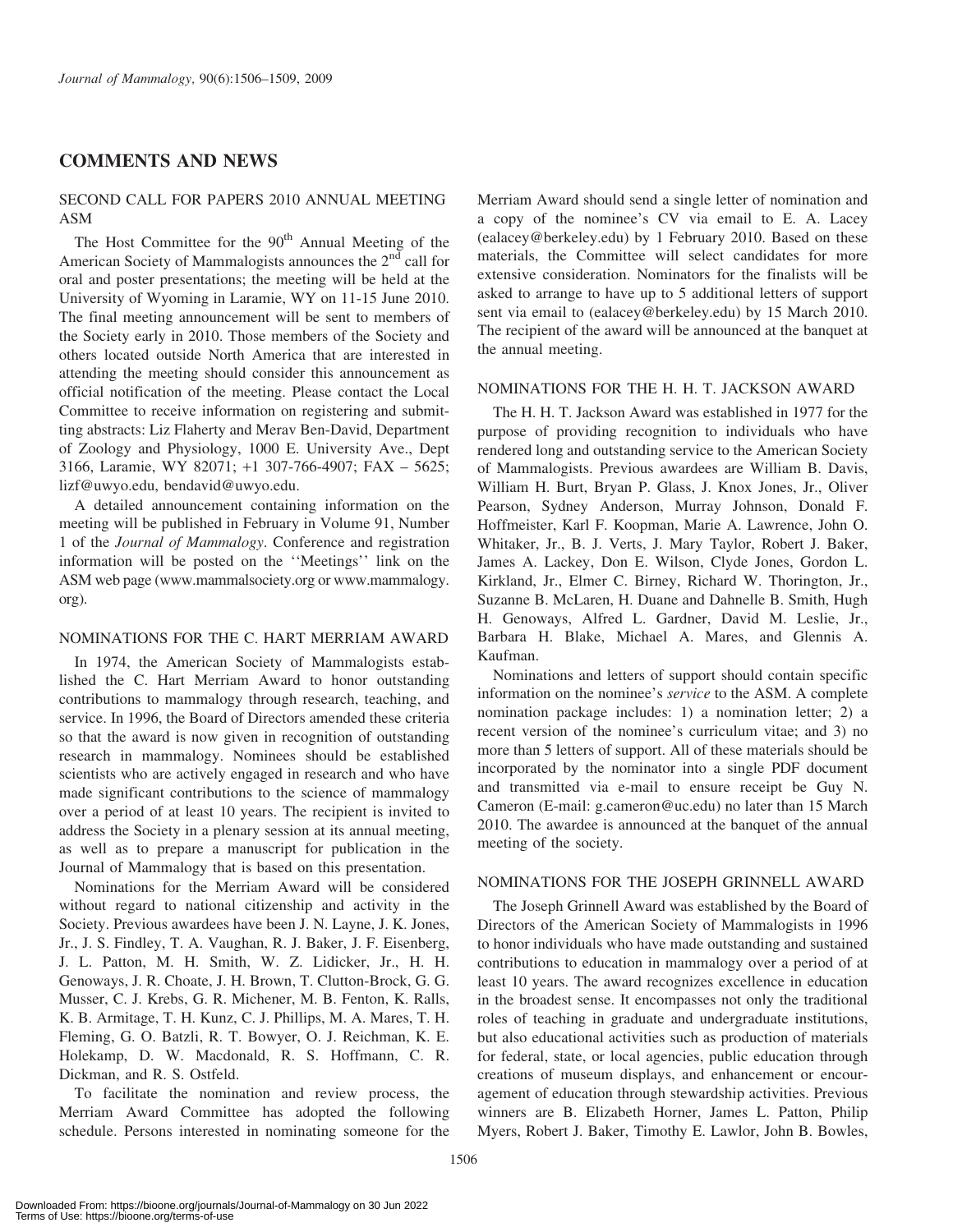David J. Schmidly, Norman A. Slade, Mark S. Hafner, Jerry R. Choate, Peter D. Weigl, R. Mark Brigham, and David M. Armstrong.

Candidates may be nominated by colleagues, supervisors, students, or others familiar with their devotion to, and execution of, their educational activities. A letter of nomination, maximum length 2 pages, should detail the candidate's excellence in education in mammalogy and should elaborate the reasons why this individual should be considered for the award. Nominations will be evaluated by the Grinnell Committee and full documentation will be solicited for all candidates judged to be competitive.

A single letter of nomination should be sent to Stephen Pugh (spugh@unh.edu) before 1 January 2010. Complete nomination packets (up to 4 letters of recommendation, candidate's CV, and other written materials illustrating the candidate's longtime commitment to excellence in education in mammalogy) are due by 15 March 2010. The recipient will be announced at the banquet at the ASM annual meeting in June 2010.

#### NOMINATIONS FOR THE ALDO LEOPOLD AND WILLIAM T. HORNADAY CONSERVATION AWARDS

In 2002, the American Society of Mammalogists established 2 conservation awards to recognize outstanding contributions to the conservation of mammals and their habitats. The Aldo Leopold Award is awarded to a wellestablished individual who has made a lasting scientific contribution to the conservation of mammals and their habitats. The recipient will be invited to address the Society in a plenary session at its annual meeting the following year. Previous awardees are Edward O. Wilson, Russell A. Mittermeier, George B. Schaller, Rodrigo A. Medellín, Virgilio Roig, and Helene D. Marsh. The William T. Hornaday Award is awarded to a current undergraduate or graduate student who has made a significant scientific contribution as a student to the conservation of mammals and their habitats. The awardee will be offered a travel grant to attend the ASM meetings in Alaska and will be invited to present a paper on their conservation activities at the plenary session. Previous awardees are Brent Sewall, Isabel Beasley, Angelia Vanderlaan, and Jan Schipper. Nominees should have contributed substantially to 1) the conservation of 1 or more mammalian species, subspecies, or populations, 2) the conservation of mammalian assemblages and communities, or 3) advancing the field of conservation biology through focal research on mammals. Persons contributing to the conservation of land or marine mammals are eligible for consideration. We interpret "contribution" broadly to include 1) scientific research or political activism that has resulted in the preservation of an imperiled species; 2) development of protective management recommendations; 3) acquisition of new knowledge regarding the conservation status or causes for declines of mammalian species or populations; 4) the protection of significant mammalian habitat; or 5) promotion of the conservation of mammals through public education.

All persons are invited to submit nominations for these awards. For each award, the nomination packet should include the following 5 items: 1) A brief narrative (2 pages maximum) that introduces and describes the conservation accomplishments of the nominee; 2) as an addendum to this narrative, a list of relevant journal articles, government and NGO reports, newspaper clippings, and other materials that chronicle and corroborate the conservation-related accomplishments of the nominee; 3) a current CV or résumé; 4) contact information for the nominator and nominee; and 5) letters of recommendation. For the Aldo Leopold Award, include letters of recommendation from 3 individuals familiar with the nominee's contributions to mammalian conservation; one of the letters must be from the nominator. For the William T. Hornaday Award, include letters of recommendation from 2 individuals familiar with the nominee's conservation activities. One of these letters must be from the student's research advisor.

Electronic submissions of nominations and supporting documents are strongly encouraged. Completed nomination packets should be sent to telacher@nature.tamu.edu or Dr. Thomas E. Lacher, Jr., Department of Wildlife and Fisheries Sciences, Texas A&M University, 210 Nagle Hall, 2258 TAMUS, College Station, TX 77843. Deadline for receipt of completed nominations is 15 March 2010. Recipients will be announced at the banquet at the ASM annual meeting in June 2010.

#### OLIVER P. PEARSON AWARD

This award honors Oliver P. Pearson's remarkable 6 decades of work in Latin America and his steadfast support for Latin American mammalogists of all ages and degrees of professional development. The award offers financial support to young professional mammalogists who hold academic or curatorial positions in Latin America, to help them establish or consolidate their research programs. A single award in the sum of \$5,000 will be given each year. Up to an additional \$2,000 is offered for the recipient to attend the mammal meetings of the year following the award. The funds may be used to carry out fieldwork, purchase supplies or specialized equipment, attend scientific meetings, visit collections or other academic institutions, and other research-related activities.

Applicants may be of any nationality. At the time of application, he or she must have the following qualifications: 1) a Ph.D. or equivalent terminal degree conferred within the previous 5 years; 2) an academic (post-doctoral, teaching, curatorial, or other comparable research-oriented) position in a Latin American institution; and 3) membership in the American Society of Mammalogists.

Acceptable formats for application materials include pdf (preferred) and Word (doc and rtf files). Letters scanned in jpeg format are also acceptable. Applications should include the following 4 elements: 1) A 1-page statement that describes a) the nature and responsibilities of his or her academic position, b) professional interests and goals for the next few years, and c) detailed justification documenting how and why the award would benefit the applicant's research program; 2) a curriculum vitae; 3) a copy of 1 published or accepted research paper; 4) 2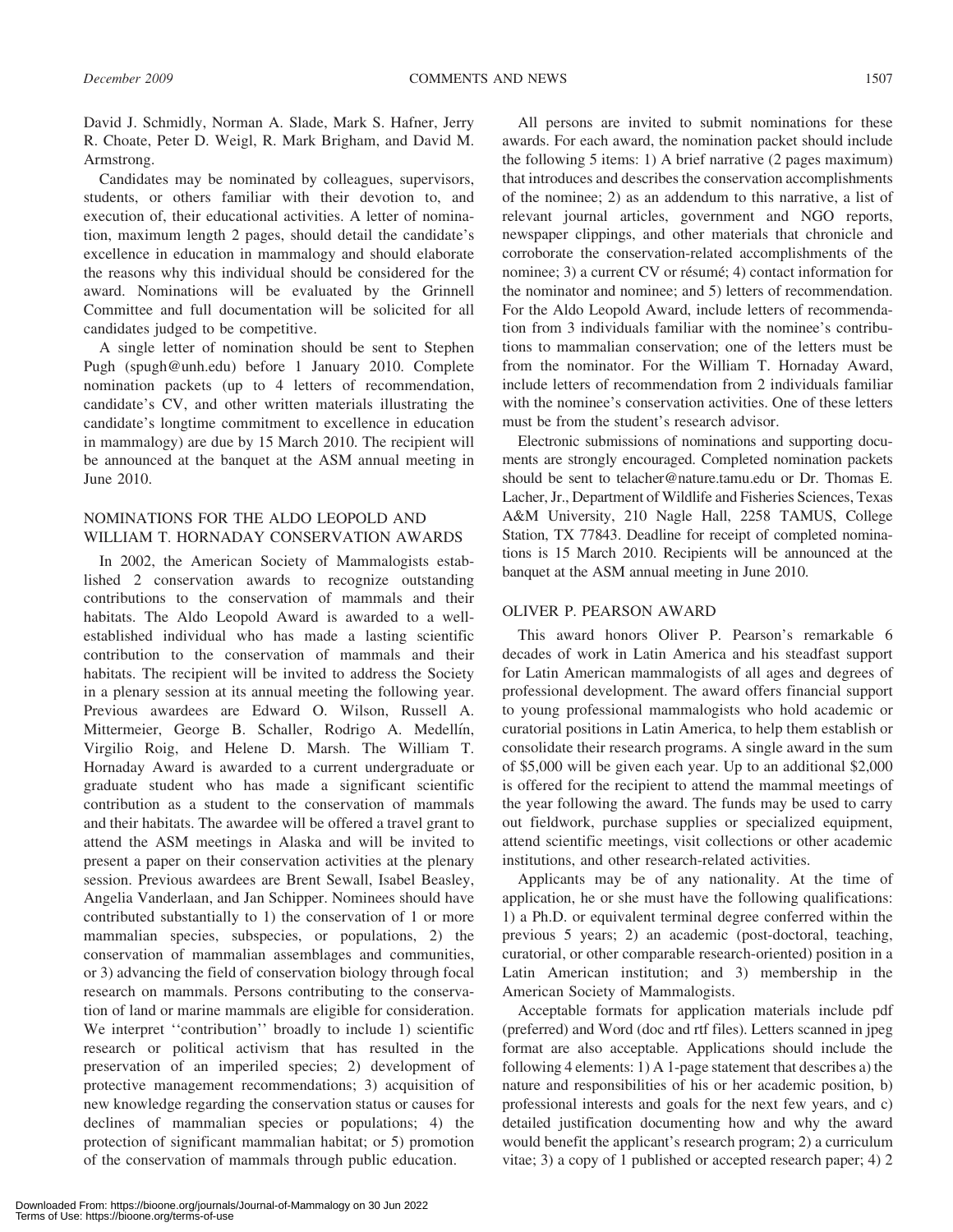letters of recommendation from established professionals familiar with the applicant, based either in Latin America or abroad.

To be considered, all application materials must be sent electronically to Dr. Joseph A. Cook (cookjose@unm.edu) by APRIL 15. Recipients will be announced at the annual banquet of the American Society of Mammalogists, but awardees need not be present to receive the award.

## ONLINE ACCESS FOR JOURNAL OF MAMMALOGY AND MAMMALIAN SPECIES

Journal of Mammalogy and Mammalian Species are available online to all ASM members with back issues available via JSTOR. Members will also receive print copies of the Journal for an annual membership fee of \$75 for regular members (\$55 for students), or they may elect to receive online only versions of both publications for an annual fee of \$55 (\$20 for members in developing countries). Institutions may subscribe at a rate of \$270 for print and online access to the Journal, \$95 for online-only access to Mammalian Species, or \$325 for both publications.

PDF files for the first 803 Mammalian Species accounts (1969 to 2006) are also available online via the URL below: http:// www.science.smith.edu/departments/Biology/VHAYSSEN/msi/ default.html.

## MAMMALIAN SPECIES ACCOUNTS

Twenty-four to 30 accounts are planned for publication in 2009. Each account is 2–14 pages in length and reviews the biology of a particular species in a standard format.

Mammalian Species accounts are produced by assignment only. Upon written request to the Editor for Mammalian Species, exclusive privileges to produce an account will be granted for 3 years; a 1-year extension may be requested if a manuscript is near completion at the end of the initial assignment. At the Editor's discretion, assignments not submitted at the end of this period may be cancelled. A maximum of 5 species may be reserved at 1 time. No free copies are given to authors; page charges may be paid on a voluntary basis.

Mammalian Species is available online only to all ASM members, as of 2006; print copies will no longer be published. Orders for yearly sets of accounts within the past 5 years should be sent to Christy Classi, ASM Association Manager, 810 East 10th Street, P.O. Box 1897, Lawrence, KS 66044; 785–843–1235; FAX -1274; asm@allenpress.com. Individual accounts are no longer available for purchase. Requests for assignment of species and other editorial queries should be addressed to Meredith Hamilton, Editor of Mammalian Species, Department of Zoology, 430 Life Sciences West, Oklahoma State University, Stillwater, OK 74078, 405–744– 9685; FAX -7824; mjh@okstate.edu.

## MAMMAL IMAGES LIBRARY

The Mammal Images Library is a non-profit educational service of the American Society of Mammalogists. The goal of the library is providing images of mammals for educational

purposes worldwide. The present collection consists of  $>1,500$  images depicting  $>800$  species, 440 genera, 100 families, and 19 orders. More than 110,000 images are now in use at  $>3,000$  institutions in about 50 countries. Images suitable for optical projection for nonprofit, educational purposes may be viewed and obtained on the Society's website at http://www.mammalogy.org/imagelibrary/index. Please remember to credit the photographer and the library if images are used for optical projection.

In addition to optical projection for nonprofit instruction, many of the images can be employed (with permission) for other purposes, including commercial uses. For permission to use images for purposes other than nonprofit optical projection, contact the committee chair: Ryan Rehmeier, Department of Biology & Environmental Science, Simpson College, 701 North C Street, Indianola, Iowa 50125; ryan.rehmeier@simpson.edu; 515–961–1823; FAX -1498.

The Library continually seeks new images for the collection and urges anyone having images to contribute them. For information about contributing images, contact the committee chair. The committee thanks the hundreds of people that have contributed images thus far.

In 1992, the Library instituted a program whereby grants in the form of images can be obtained by educational institutions in developing countries. About 40 grants to applicants from 20 countries have been awarded thus far. Institutions can select up to 50 images of their choice, and can reapply annually. Information about the program can be obtained from John O. Whitaker, Jr., Department of Life Sciences, Indiana State University, Terre Haute, IN 47809. The Mammal Images Library urges ASM members to assist this effort by supplying information to appropriate institutions.

#### SPONSOR FUND

The ASM Membership Committee has devised a method of providing membership in ASM to mammalogists from outside the United States and Canada who wish to become members, but simply cannot afford to. Some members already sponsor ASM membership for foreign mammalogists on a continual basis. However, others who are unable to provide a full membership on a continual basis, may wish to contribute a partial membership or a full membership during some years. Such is now possible through contributions to the Sponsor Fund. The Fund will be handled as follows:

- a. From time-to-time, a form on which a member can state his or her name, address, and amount of donation to the Sponsor Fund will be printed in the back of the Journal of Mammalogy and on the reverse of the mailing label that accompanies the Journal.
- b. When money in the Fund reaches any multiple of the current amount for annual dues, dues for a mammalogist in need of sponsorship will be paid. Contributions will be used directly to sponsor foreign members: the Fund will not be of the type from which only the interest is used to pay memberships.